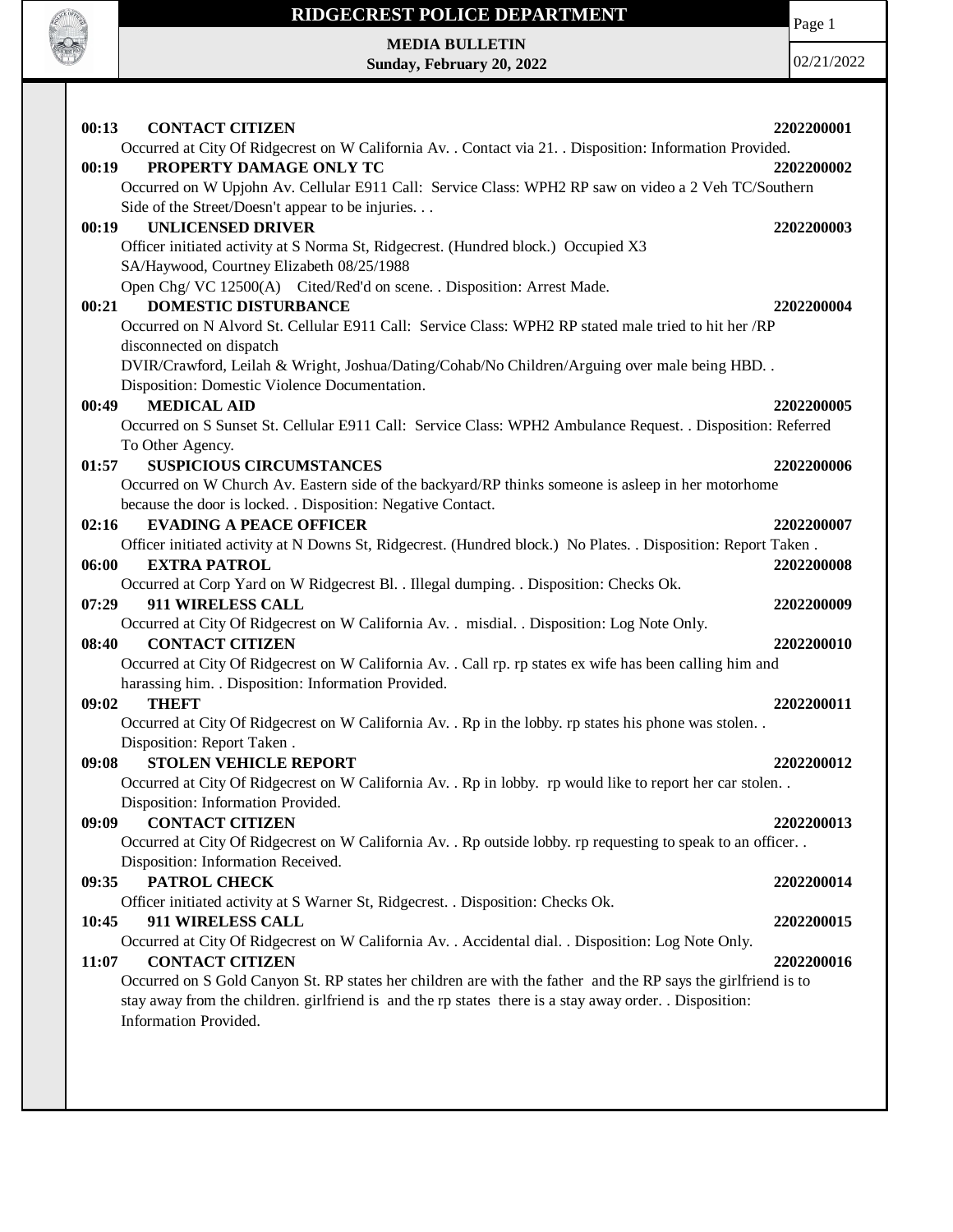

### **RIDGECREST POLICE DEPARTMENT**

**MEDIA BULLETIN Sunday, February 20, 2022** Page 2

| 11:51<br><b>AREA CHECK</b>                                                                                                                                                                                  | 2202200017 |
|-------------------------------------------------------------------------------------------------------------------------------------------------------------------------------------------------------------|------------|
| Occurred at Pearson Park on W Vicki Av/N Downs St. . Rp states there is an older gentleman riding a moped                                                                                                   |            |
| around the park around the children. . Disposition: Unable To Locate.                                                                                                                                       |            |
| VIOLATION OF COURT ORDER<br>11:53                                                                                                                                                                           | 2202200018 |
| Occurred at City Of Ridgecrest on W California Av. . Call rp. rp states child's father is violating the court order.                                                                                        |            |
| rp states she is supposed to have court ordered visitation with her child and the father is refusing to let her                                                                                             |            |
| see him. . Disposition: Information Provided.                                                                                                                                                               |            |
| <b>DISTURBANCE - NOISE</b><br>12:01                                                                                                                                                                         | 2202200019 |
| Occurred at Sierra Sands Mobile Home Community on W Atkins Av. . Rp states there is a car in the park that is<br>very loud. rp thinks that there is no muffler on the veh. . Disposition: Quiet On Arrival. |            |
| <b>Mental Health Evaluation</b><br>12:05                                                                                                                                                                    | 2202200020 |
| Occurred at Ridgecrest Regional Hospital on N China Lake Bl. Disposition: Unfounded.                                                                                                                        |            |
| <b>CONTACT CITIZEN</b><br>12:12                                                                                                                                                                             | 2202200021 |
| Occurred at Dollar Tree Stores on N China Lake Bl. . Rp states there are children unattended in a veh. .                                                                                                    |            |
| Disposition: Unable To Locate.                                                                                                                                                                              |            |
| 12:21<br>911 WIRELESS CALL                                                                                                                                                                                  | 2202200022 |
| Occurred at City Of Ridgecrest on W California Av. . Talking in background//unable to call back. . Disposition:                                                                                             |            |
| Log Note Only.                                                                                                                                                                                              |            |
| 911 WIRELESS CALL<br>12:28                                                                                                                                                                                  | 2202200023 |
| Occurred at City Of Ridgecrest on W California Av. . abandoned line//no answer on callback. . Disposition:                                                                                                  |            |
| Log Note Only.                                                                                                                                                                                              |            |
| 12:33<br><b>CONTACT CITIZEN</b>                                                                                                                                                                             | 2202200024 |
| Occurred at City Of Ridgecrest on W California Av. . Rp wanting to know if it is ok to open carry a knife. .                                                                                                |            |
| Disposition: Information Provided.                                                                                                                                                                          |            |
| 12:36<br><b>INFORMATION</b>                                                                                                                                                                                 | 2202200025 |
| Occurred on E Commercial Av. Rp states her neighbor was going through her mailbox and also looking into her                                                                                                 |            |
| backyard but on the RP's property. RP requesting an LEO at this time. . Disposition: Log Note Only.                                                                                                         |            |
| 12:37<br><b>PANHANDLING</b>                                                                                                                                                                                 | 2202200026 |
| Occurred at W Bowman Rd/S China Lake Bl. In the median. . Disposition: Gone On Arrival.                                                                                                                     |            |
| 12:39<br><b>CONTACT CITIZEN</b>                                                                                                                                                                             | 2202200027 |
| Occurred on E Church Av. Rp requesting to speak to an officer and get an EPO. rp states her and her husband                                                                                                 |            |
| were arguing yesterday afternoon. rp states husband tried to take her daughter yesterday. . Disposition:                                                                                                    |            |
| Information Provided.                                                                                                                                                                                       |            |
| 12:40<br><b>FOLLOW UP</b>                                                                                                                                                                                   | 2202200028 |
| Officer initiated activity at W Church Av, Ridgecrest. . Disposition: Follow Up Completed.                                                                                                                  |            |
| <b>CONTACT CITIZEN</b><br>12:47                                                                                                                                                                             | 2202200029 |
| Occurred at City Of Ridgecrest on W California Av. . Call rp. rp requesting to speak to S2. . Disposition:                                                                                                  |            |
| Information Provided.                                                                                                                                                                                       |            |
| <b>CONTACT CITIZEN</b><br>12:53                                                                                                                                                                             | 2202200030 |
| Occurred at City Of Ridgecrest on W California Av. . Call rp. . Disposition: Information Received.                                                                                                          |            |
| 12:58<br><b>UNWANTED SUBJECT</b>                                                                                                                                                                            | 2202200031 |
| Occurred at Alvord Street Mini Mart on N Alvord St. . Rp states there is a homeless subj that keeps camping                                                                                                 |            |
| out in front of the store, rp would like someone to ask the subj to leave, rp has asked the subj to leave but he                                                                                            |            |
| will not. . Disposition: Gone On Arrival.                                                                                                                                                                   |            |
| <b>ACO CALL</b><br>13:08                                                                                                                                                                                    | 2202200032 |
| Occurred at City Of Ridgecrest on W California Av. . Rp in front of PD with stray dog. . Disposition: Unable To                                                                                             |            |
| Locate.                                                                                                                                                                                                     |            |
|                                                                                                                                                                                                             |            |
|                                                                                                                                                                                                             |            |
|                                                                                                                                                                                                             |            |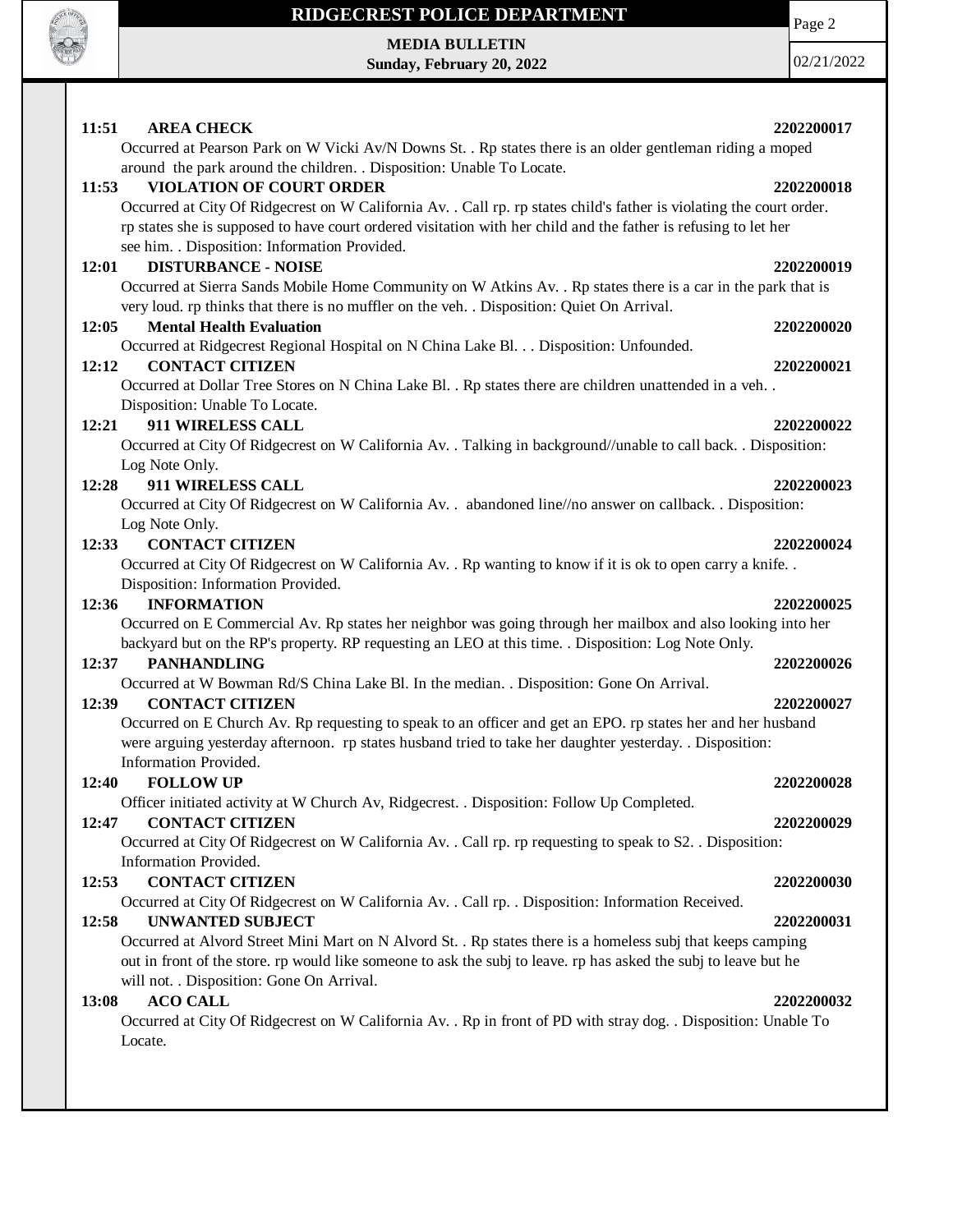

 $\mathbf{I}$ 

## **RIDGECREST POLICE DEPARTMENT**

Page 3

**MEDIA BULLETIN Sunday, February 20, 2022**

| 13:16<br><b>WELFARE CHECK</b><br>Occurred on W Benson Av. Rp requesting welck on mother. rp states she has not heard from her in a couple of                             | 2202200033 |
|--------------------------------------------------------------------------------------------------------------------------------------------------------------------------|------------|
| days. . Disposition: Checks Ok.                                                                                                                                          |            |
| <b>CONTACT CITIZEN</b><br>13:19                                                                                                                                          | 2202200034 |
| Occurred on W Iowa Av. Call rp. rp states neighbor came into back yard and trimmed the bush that is in his                                                               |            |
| back yard. . Disposition: Information Received.                                                                                                                          |            |
| <b>WELFARE CHECK</b><br>13:22                                                                                                                                            | 2202200035 |
| Occurred at S Sunland St/E Bowman Rd. Rp states there is a female in pajamas walking eb on Bowman in the                                                                 |            |
| middle of the lane. . Disposition: Unable To Locate.                                                                                                                     |            |
| <b>JUVENILE PROBLEM</b><br>13:27                                                                                                                                         | 2202200036 |
| Occurred at W Felspar Av/N Scott St. Rp states there are juvs playing with a hard ball in the neighborhood<br>Disposition: Information Received.                         |            |
| 13:52<br><b>ASSIST OTHER DEPARTMENT</b>                                                                                                                                  | 2202200037 |
| Occurred on W Panamint Av. Rp requesting assistance to gain entry into the house. . Disposition: Assisted.                                                               |            |
| <b>MEDICAL AID</b><br>14:21                                                                                                                                              | 2202200038 |
| Occurred at Arrowhead Mobile Home Park on N Norma St. . Ambulance request. . Disposition: Referred To                                                                    |            |
| Other Agency.                                                                                                                                                            |            |
| <b>MEDICAL AID</b><br>14:33                                                                                                                                              | 2202200039 |
| Occurred on S McCall St. ambulance request. . Disposition: Referred To Other Agency.                                                                                     |            |
| 14:44<br><b>TRAFFIC STOP</b>                                                                                                                                             | 2202200040 |
| Officer initiated activity at S China Lake Bl, Ridgecrest. (Hundred block.). . Disposition: Warning (Cite/Verbal).                                                       |            |
| <b>ILLEGAL FIREWORKS</b><br>14:50                                                                                                                                        | 2202200041 |
| Occurred at Upjohn Park on E Upjohn Av. . juvs setting off fire crackers. . Disposition: Warning (Cite/Verbal).                                                          |            |
| 14:54<br><b>TRAFFIC STOP</b>                                                                                                                                             | 2202200042 |
| Officer initiated activity at W Bowman Rd, Ridgecrest. (Hundred block.). . Disposition: Warning (Cite/Verbal).                                                           |            |
| 15:00<br><b>EXTRA PATROL</b>                                                                                                                                             | 2202200043 |
| Occurred at Corp Yard on W Ridgecrest Bl. . Illegal dumping. . Disposition: Log Note Only.                                                                               |            |
| 15:19<br><b>BURGLARY-VEH/BUSN-REPORT</b>                                                                                                                                 | 2202200045 |
| Occurred on S China Lake Bl. Rp states she noticed that someone broke into her business. . Disposition:                                                                  |            |
| Checks Ok.                                                                                                                                                               |            |
| 15:46<br><b>VEHICLE CHECK</b>                                                                                                                                            | 2202200046 |
| Officer initiated activity at N Mahan St, Ridgecrest. (Hundred block.). . Disposition: Warning (Cite/Verbal).                                                            |            |
| 15:56<br><b>SUSPECT ARREST</b>                                                                                                                                           | 2202200047 |
| Occurred on W Mesquite Av. Rp states that her brother is back at the residence                                                                                           |            |
| SA/Carson, Thomas 9/21/86 WNO/17496/\$70k/PC 245(A)(1); PC 273A(A); PC 422 OCA 22-534 /booked CRF                                                                        |            |
| Disposition: Arrest Made.                                                                                                                                                |            |
| <b>DISTURBANCE - MOTORCYCLE OR ATV</b><br>16:03                                                                                                                          | 2202200048 |
| Occurred at City Of Ridgecrest on W California Av. . Rp in lobby. rp wanting to complain about juvs riding<br>dirtbikes on roadway. . Disposition: Information Provided. |            |
| <b>UNWANTED SUBJECT</b><br>16:11                                                                                                                                         | 2202200049 |
| Occurred at Denny's on N China Lake Bl. . Wma inside refusing to leave. . Disposition: Unable To Locate.                                                                 |            |
| <b>CONTACT CITIZEN</b><br>16:13                                                                                                                                          | 2202200050 |
| Occurred at City Of Ridgecrest on W California Av. . Call rp. rp requesting to speak to an officer regarding child                                                       |            |
| custody. . Disposition: Negative Contact.                                                                                                                                |            |
| <b>WELFARE CHECK</b><br>16:21                                                                                                                                            | 2202200051 |
| Occurred at Ridgecrest Regional Hospital on N China Lake Bl. . Rp states there is a female on the curb by the                                                            |            |
| hospital that is hunched over. . Disposition: Unable To Locate.                                                                                                          |            |
|                                                                                                                                                                          |            |
|                                                                                                                                                                          |            |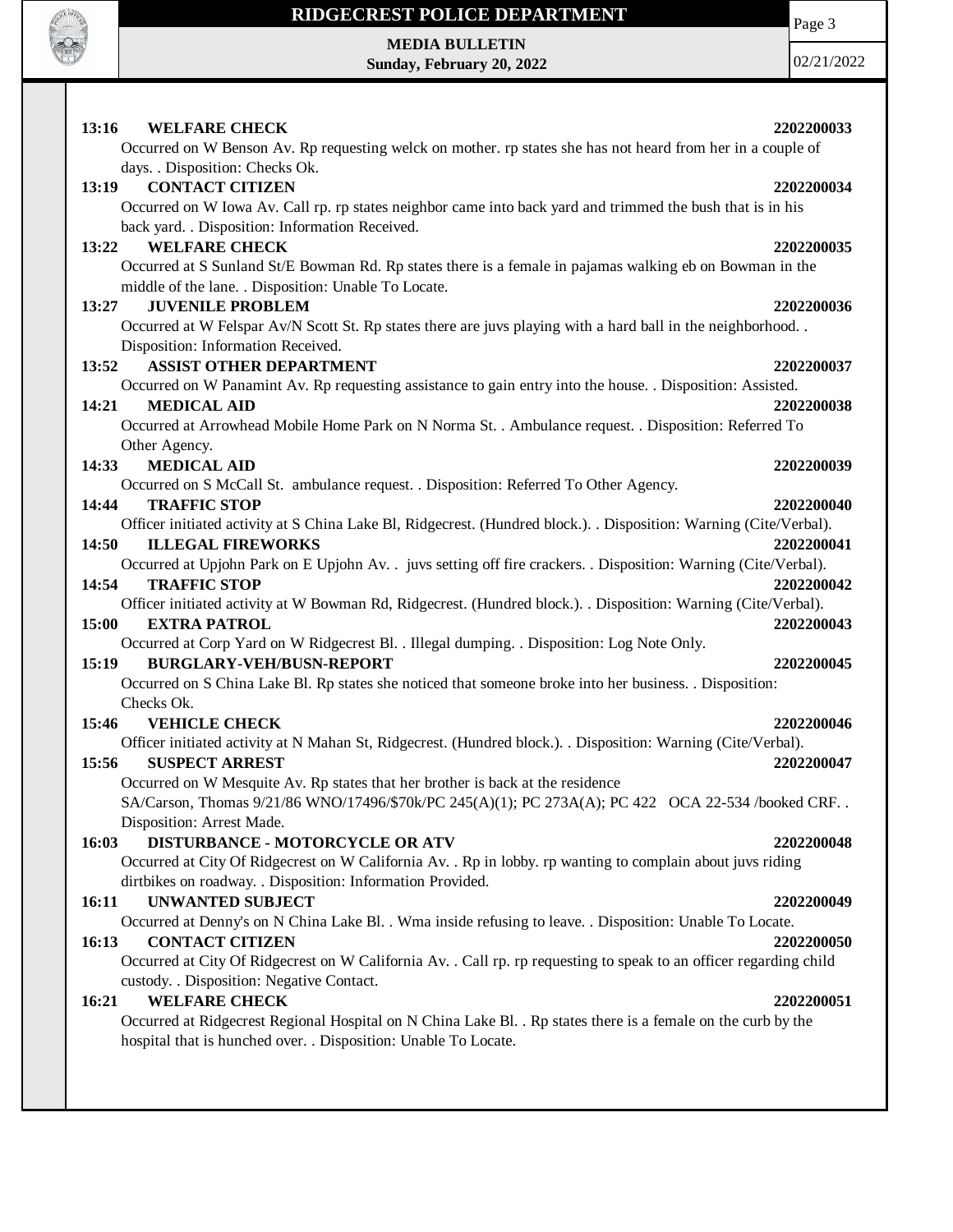

#### **RIDGECREST POLICE DEPARTMENT**

**MEDIA BULLETIN Sunday, February 20, 2022** Page 4

| 16:22<br>911 WIRELESS CALL                                                                                      | 2202200052 |
|-----------------------------------------------------------------------------------------------------------------|------------|
| Occurred at City Of Ridgecrest on W California Av. . misdial. . Disposition: Log Note Only.                     |            |
| <b>WELFARE CHECK</b><br>17:07                                                                                   | 2202200053 |
| Occurred on N Gold Canyon Dr. Rp requesting a welck. rp is concerned that she is hurting herself. rp states     |            |
| subj called her and asked her to come get the baby and then has not heard from her. rp requesting dispo after   |            |
| welck. . Disposition: Necessary Action Taken.                                                                   |            |
| <b>SUSPICIOUS PERSON</b><br>17:34                                                                               | 2202200054 |
| Occurred on W Ridgecrest Bl. Rp states there are 2 men at her door stating there is a phone that they tracked   |            |
| there. . Disposition: Information Provided.                                                                     |            |
| <b>UNWANTED SUBJECT</b><br>18:42                                                                                | 2202200055 |
| Occurred at Denny's on N China Lake Bl. . RP stating transient is inside business/refusing to leave. .          |            |
| Disposition: Unable To Locate.                                                                                  |            |
| <b>DOMESTIC DISTURBANCE</b><br>18:45                                                                            | 2202200056 |
| Occurred on E Ridgecrest Bl. Cellular E911 Call: RP stating there is an irate BMA dreads/gray                   |            |
| sweats/jeans/yelling screaming at someone. . Disposition: Domestic Violence Documentation.                      |            |
| <b>BURGLARY ALARM</b><br>18:48                                                                                  | 2202200057 |
| Occurred at Stemmer Outreach on N Heritage Dr. . Commercial Burglary alarm. . Disposition: False Alarm.         |            |
| <b>EXTRA PATROL</b><br>19:08                                                                                    | 2202200058 |
| Occurred on S Norma St. On going issues/currently, Report of excessive traffic in and out. . Disposition:       |            |
| Checks Ok.                                                                                                      |            |
| PEDESTRIAN CHECK<br>19:11                                                                                       | 2202200059 |
| Officer initiated activity at Five Star Tobacco, N Norma St, Ridgecrest. . Disposition: Checks Ok.              |            |
| PROPERTY DAMAGE ONLY TC<br>19:13                                                                                | 2202200060 |
| Occurred at S Norma St/W Upjohn Av. Cellular E911 Call: 2 veh in roadway. . Disposition: Report Taken.          |            |
| ANNOYING/OBSCENE PHONE CALL<br>19:35                                                                            | 2202200061 |
| Occurred at City Of Ridgecrest on W California Av. . Asking for detailed info on WC. . Disposition: Log Note    |            |
| Only.<br>19:38<br>ANNOYING/OBSCENE PHONE CALL                                                                   | 2202200062 |
| Occurred at City Of Ridgecrest on W California Av. . Does not want to speak with WC/wants to talk to the        |            |
| Admiral. . Disposition: Log Note Only.                                                                          |            |
| PRISONER TRANSPORT<br>19:39                                                                                     | 2202200063 |
| Occurred at City Of Ridgecrest on W California Av. Disposition: Necessary Action Taken.                         |            |
| ANNOYING/OBSCENE PHONE CALL<br>19:43                                                                            | 2202200064 |
| Occurred at City Of Ridgecrest on W California Av. . Wants to know if there is a corporal commandment officer   |            |
| she can talk to. . Disposition: Log Note Only.                                                                  |            |
| <b>CONTACT CITIZEN</b><br>19:44                                                                                 | 2202200065 |
| Occurred on N Oasis Dr. Cellular E911 Call: RP stating subs in blk truck were at res trying to start a fight/no |            |
| longer on scene/RP wants to press charges/10-21 RP. . Disposition: Information Received.                        |            |
| ANNOYING/OBSCENE PHONE CALL<br>20:00                                                                            | 2202200066 |
| Occurred at City Of Ridgecrest on W California Av. . RP inquiring as to the identity of the Knight Rider. .     |            |
| Disposition: Log Note Only.                                                                                     |            |
| ANNOYING/OBSCENE PHONE CALL<br>20:02                                                                            | 2202200067 |
| Occurred at City Of Ridgecrest on W California Av. . RP asking for help/stating she is not in California/was    |            |
| advised to hang up and call 9-1-1. Disposition: Log Note Only.                                                  |            |
| HIT AND RUN - NON INJURY<br>20:07                                                                               | 2202200068 |
| Occurred at Walmart Supercenter on E Bowman Rd. . Cellular E911 Call: RP reporting non injury collision         |            |
| SR178/Trona Road. . Disposition: Referred To Other Agency.                                                      |            |
|                                                                                                                 |            |
|                                                                                                                 |            |